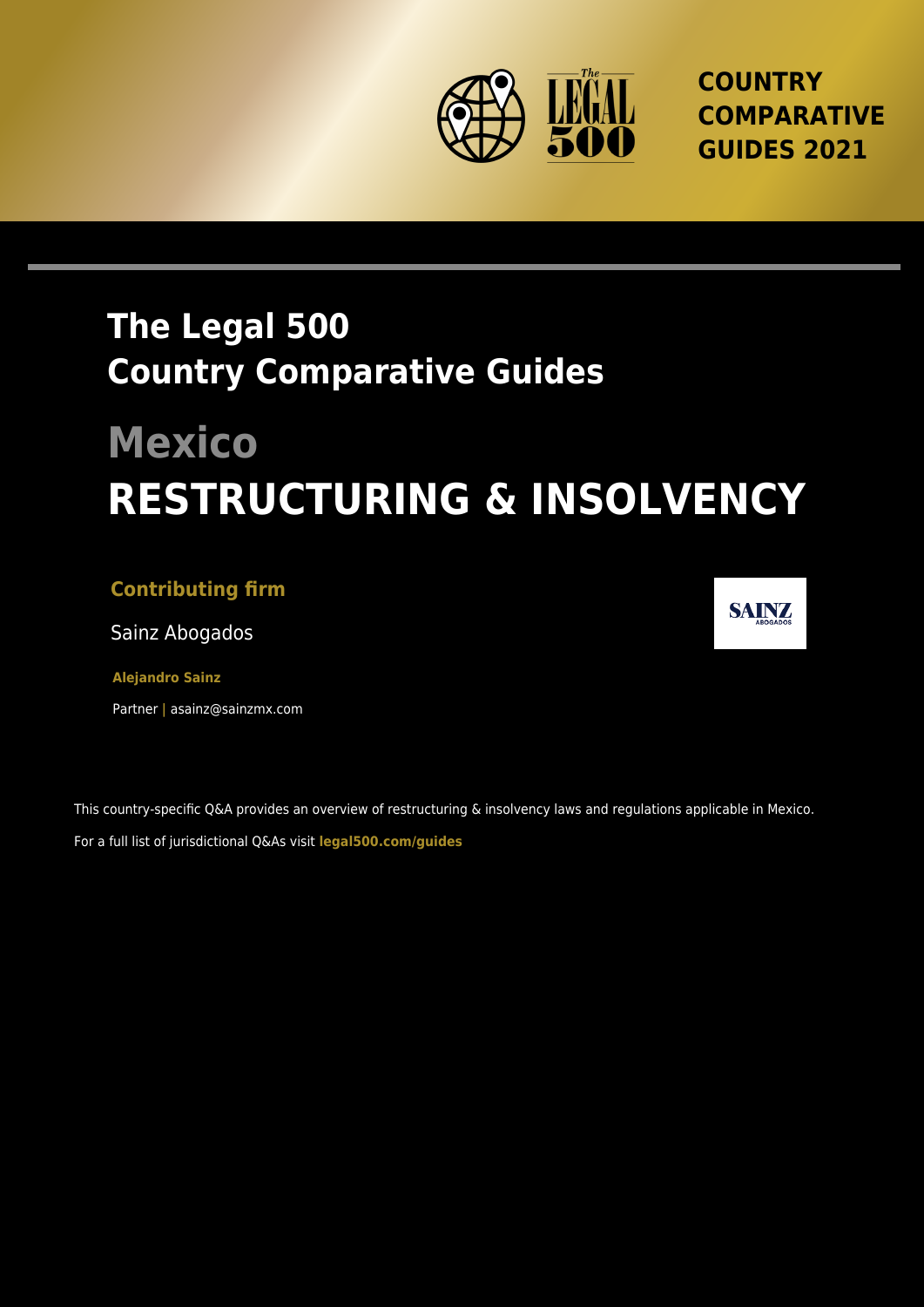## **MEXICO RESTRUCTURING & INSOLVENCY**



#### **1. What forms of security can be granted over immovable and movable property? What formalities are required and what is the impact if such formalities are not complied with?**

Mexican law provides two main security forms: mortgage and pledges. The most common security for immovable property is the mortgage, which is governed by state law. This security requires to be documented in a notarial instrument and shall comply with the publicity principle by its registration so that it may be opposable against third parties. Depending on the asset granted as collateral there are some cases where additional registration is required (with the Federal Telecommunication Registry, Maritime Registry, etc). However, there are some cases where the security does not require registration before public record offices and a direct notification to the debtor of the collector's rights is sufficient.

The most common securities for movable or intangible assets are the guaranty trusts and the floating lien pledges, governed by federal law. The Mexican laws provide that all rights and movable property can be pledged under a floating lien pledge – except for those rights that are strictly personal to its holder – which is the case of equity quotas (stock pledge).

The type of the applicable remedy or legal action will depend on the type of industry and security, if any, implemented over assets of the debtor or the guarantors. Moreover, summary proceedings for the enforcement of commercial claims are available when the lawsuit seeking enforcement is based on a document that allows for summary enforcement as a consequence of non-performance; for example, Mexican promissory notes allow summary enforcements.

#### **2. What practical issues do secured creditors face in enforcing their security**

#### **(e.g. timing issues, requirement for court involvement)?**

Mortgages must be executed through a judicial procedure. Mexican law provides for a special procedure for the execution of mortgages. Said procedure is divided in two phases, the general phase, in which the creditor and the debtor summit their evidence and pleadings in order for the judge to order the execution of the property, and the execution phase, in which the property is assessed and then sold, in order to pay the debtors secured obligations.

Pledges can be executed via a judicial or extrajudicial procedure. The extrajudicial execution procedure is optional and is ideal in case there is no controversy over the enforceability of the credit, its amount and the deliver of the property over which the pledge was created. The judicial procedure is similar to that of the mortgage, to the extend that the creditor must file a claim against the debtor, in order for the judge to order for the delivery of the property to the creditor and to order the sale of said property in order to pay the creditor.

The timelines for the execution of securities would depend on the type of security, but usually obtaining a final order takes between 12 and 30 months.

A creditor may foreclose on the collateral through the enforcement of its creditor's rights and by following the special enforcement procedure applicable to the type of collateral granted in its favor (stock pledge; floating pledge over assets; mortgage; special mortgage over concessions, etc). However, if the concurso procedure has been accepted by the court, then the creditors will be prevented to foreclose on the collateral or sell collateral in a private sale while the procedure is in progress. Likewise, special measures or injunctions might be granted to the debtor in order for the latter to preserve its assets and operations, and to protect the debtor from separate or individual creditors' rights seeking the enforcement of collateral or seizure or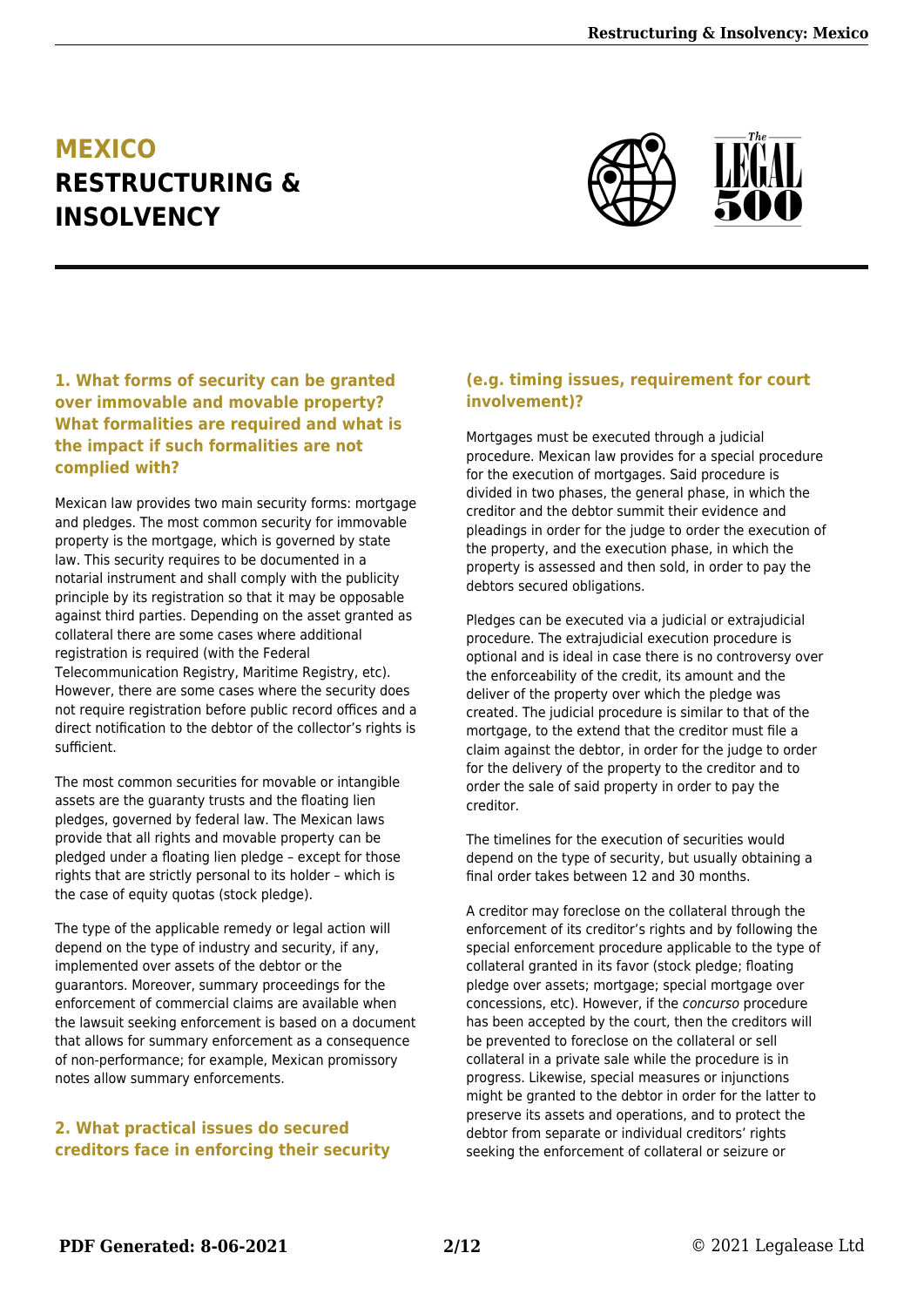attachment over a debtor's assets. Upon the insolvency declaration by the competent court, a stay is automatically imposed over enforcement of the creditors' rights (including secured creditors) and remains in force throughout the conciliation stage.

#### **3. What is the test for insolvency? Is there any obligation on directors or officers of the debtor to open insolvency procedures upon the debtor becoming distressed or insolvent? Are there any consequences for failure to do so?**

The substantive test for a debtor to be declared insolvent is that it has generally failed to perform its obligations. For the purposes of the Concursos Law, an individual or entity has generally failed to perform its obligations if it has defaulted its obligations contracted with two or more different creditors and if the obligations of the debtor which have been due for at least 30 days represent, at least, 35% of all the debtor's obligations on the date on which the demand or insolvency petition is filed (or depends, or both, if it was an involuntary or voluntary petition, respectively) or the debtor does not have any of the following assets in an amount sufficient to perform at least 80% of its obligations due on the date on which the demand or insolvency petition is filed: (i) cash and demand deposits; (ii) term deposits and investments becoming exercisable or maturing in a term no longer than 90 calendar days following the date on which the demand or insolvency petition is filed before the court; (iii) customer receivables with a maturity date not exceeding 90 calendar days following the date on which the demand or insolvency petition was filed before the court; or (iv) securities or negotiable instruments available at the relevant markets which may be sold within a term of 30 business days, with a known value on the date on which the demand or insolvency petition was filed before the court.

Regarding liabilities, penalties, or other implications for failing to comply with mandatory proceedings, the most evident and immediate implication for a company when not commencing a timely insolvency proceeding is that its contracts will be terminated due to defaults and breaches and it may also fail in continuing to be a qualified bidder, if that is the case. Likewise, creditors will likely begin to exercise remedies and actions such as the enforcement of guaranties.

Directors of a company engaging in any malicious or illegal act or conduct that causes the non-performance of the company's payment obligations, might be held liable to civil actions or even subject to criminal prosecution, in the event of fraudulent acts. However,

the directors may not be liable for continuing to operate a company under financial distress.

#### **4. What insolvency procedures are available in the jurisdiction? Does management continue to operate the business and/or is the debtor subject to supervision? What roles do the court and other stakeholders play? How long does the process usually take to complete?**

The Concursos Law provides for a single insolvency proceeding known as concurso mercantil (conciliation/restructuring or insolvency/bankruptcy procedure). The applicable laws to restructurings and insolvency proceedings are mainly the Concursos Law, the General Law on Business Organizations, the Law of Credit Institutions and the Law of Insurance and Bonds Institutions.

The debtor itself, any creditor, the district attorney, a judge, and tax authorities in their capacity as creditors, may file insolvency claims. With the petition filed by creditors or authority (involuntary) or the insolvency petition filed by the company (voluntary), as the case may be, a guaranty or bond must be posted to guaranty the examiner's fee payment.

The first stage of a concurso procedure is the conciliation stage, which is purported to encourage a binding reorganization agreement between the debtor and its creditors and, thus avoid the debtor's bankruptcy or liquidation (restructuring plan or creditors' agreement). The conciliation stage shall not last more than 185 calendar days, unless extended for up to two additional consecutive periods of 90 calendar days each; provided, however, that in no event shall the conciliation stage last more than 365 calendar days.

Once the commercial insolvency of the debtor has been declared, the conciliation stage shall commence, and attempts to find a formula to allow the debtor and creditors to come to an agreement will begin. A conciliator, who initially acts as an intermediary between the company and its creditors, must direct this attempt. The role of the examiner and of the conciliator may be performed by the same individual.

Pursuant to the purposes of the Concursos Law, the conciliator shall act as an amicable intermediary among the parties. One of the functions or powers of conciliator is to recognize claims based on the debtor's accounting records in order to streamline the claim recognition process. The conciliator will also collaborate in the decision regarding whether the business will continue to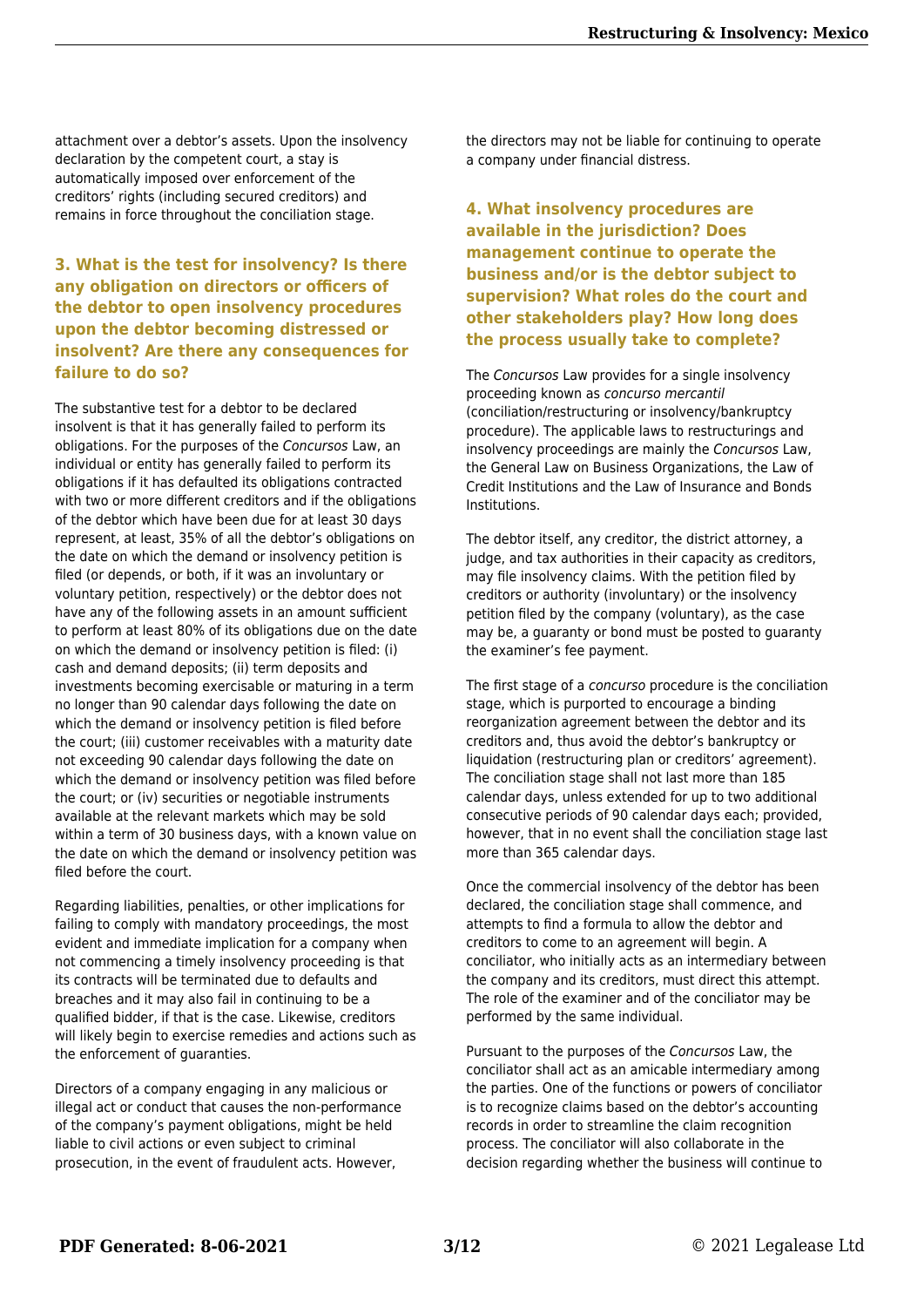be operated by debtor's restructuring the debt (debtorin-possession), or whether it is necessary to remove existing management from the operation of the company.

The second stage of a *concurso* procedure, if applicable, consists of the bankruptcy stage. The debtor may be declared bankrupt if the conciliation stage ends without the parties reaching a creditors' agreement; the debtor fails to comply with the creditors' agreement; or the debtor requests its bankruptcy, or the conciliator requests the debtor's bankruptcy and the court agrees to grant it.

In addition to the effects attributed to the declaration of insolvency, the bankruptcy judgment: suspends the ability of the debtor to perform legal acts, which then affects its business and assets; causes the appointment of a receiver, with full authority to replace the debtor or the conciliator, as the case may be, in the management of the debtor's business; orders the debtor and any third party having possession of the debtors' assets to deliver all such assets to the receiver; requires that payments to the debtor only be made with the receiver's authorization (failure to obtain such authorization leads to double payments); invalidates any acts performed by the debtor or its representatives following the bankruptcy judgment without the receiver's authorization; and invalidates any payments executed by the debtor after the bankruptcy judgment.

The debtor may retain management during the conciliation stage and, if that is the case, the conciliator shall: supervise the accounting and all transactions performed by the debtor; decide if any existing agreements binding on the debtor must be terminated; approve, with the prior opinion of the interveners appointed by the creditors, new credits in favor of the debtor, the creation of new security interests, the substitution of any existing security interests or the sale of any assets not involved in the ordinary course of business of the debtor; and call the board to discuss and approve matters relating to the debtor's business.

In the event the debtor is removed from the management of its business, the conciliator will become the administrator and will be granted with full authority to conduct the business, on the understanding that the authorities of the debtor and its decision-making committees shall cease. The conciliator may also request the court to suspend the debtor's operations if the pool of assets or an increase in the debtor's liabilities is at risk.

#### **5. How do creditors and other stakeholders rank on an insolvency of a debtor? Do any stakeholders enjoy particular priority (e.g. employees, pension liabilities)? Could the claims of any class of creditor be subordinated (e.g. equitable subordination)?**

As per the Concursos Law, in the conciliation stage of a concurso proceeding, creditors are given the opportunity to prove their claims and become acknowledged or recognized creditors.

The Concursos Law classifies creditors into the following categories:

- a. secured creditors (with mortgages or pledges), and tax secured claims;
- b. general labor (other than those mentioned below) and unsecured tax claims;
- c. creditors with special privilege (recognized in the law with such privilege or withholding right);
- d. common creditors in commercial transactions and in other transactions (unsecured creditors); and
- e. subordinated creditors (intercompany creditors or those subordinated by contract).

Preferred creditors (with security rights) are paid first with the proceeds from the sale of mortgaged or pledged items. Subsequently, the secured creditors with special privilege shall be paid. If the items have a value or a price in excess of the debt, any such excess is directed to cover subsequent debt payments to other creditors. If the price does not cover the debt, preferred or with special privilege creditor may participate, pro-rata, regardless of dates, as a common creditor, to collect the remaining amount. Common commercial creditors collect pro-rata from the balance after the initial sale of assets to satisfy all prior debts. The balance thereof will then be apportioned among non-commercial creditors.

General Labor credits and tax credits shall be paid after payment of the secured creditors, but prior to the payment of credits with special privilege, unsecured creditors and subordinated creditors.

However, it is important to note that in addition to these categories, there are other types of credits that have priority over all other categories: **(i)** severance payments to employees and accrued and unpaid salaries bearing in mind the wages for the last two working years prior to the date of declaration of insolvency (management included) ; **(ii)** expenses incurred in the administration of the estate of the Debtor as approved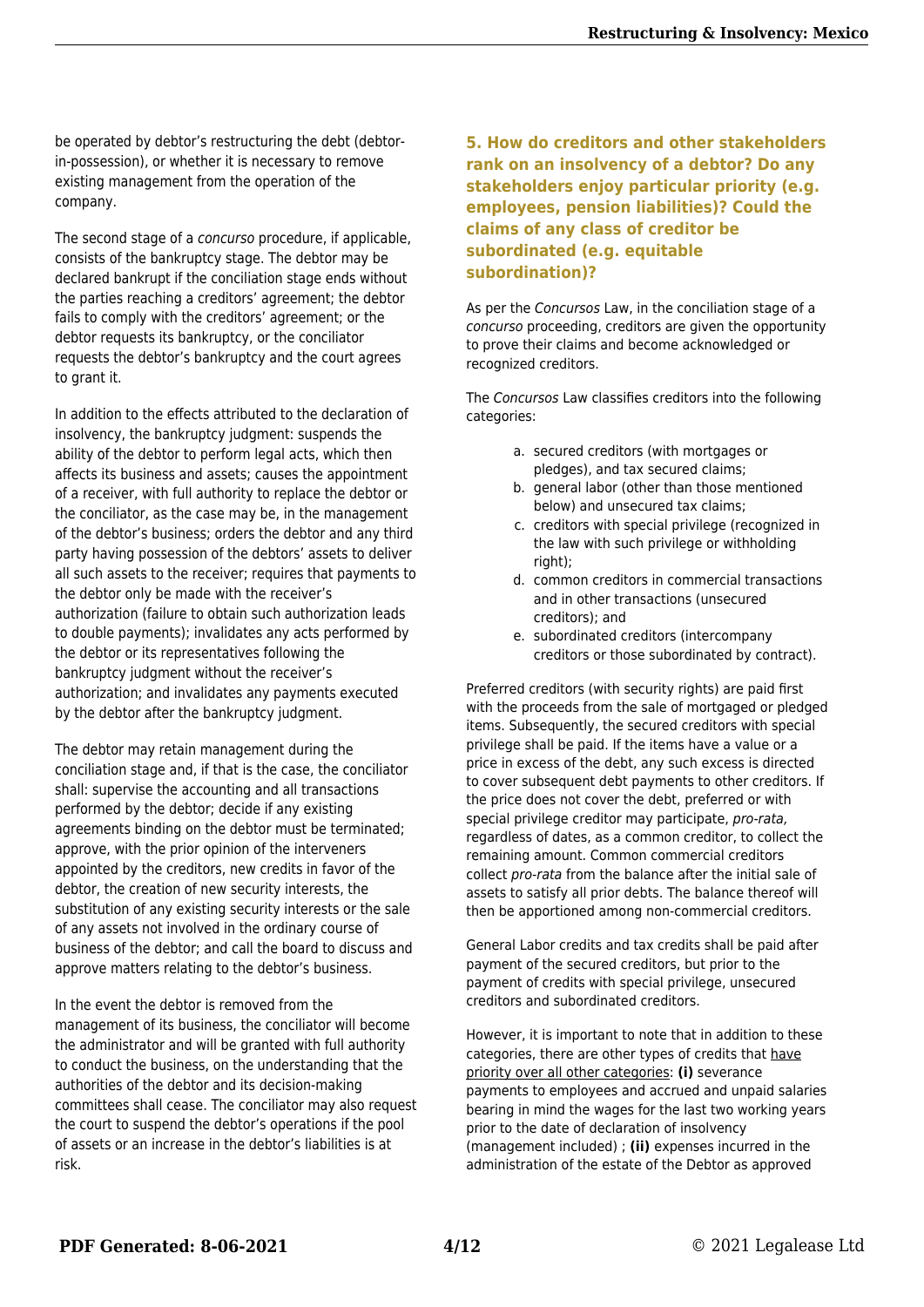by the Conciliator and/or Court, and/or "DIP" loans authorized by the Court, or by the Conciliator, to preserve the liquidity and ordinary operations of the debtor; **(iii)** claims incurred to cover the general expenses to preserve the assets of the debtor (their conservation and administration; this shall not include the Debtor´s advisors fees); and **(iv)** claims derived from judicial or out-of-court proceedings for the benefit of the estate of the Debtor.

As per the Concursos Law, Common Creditors are paid after the secured creditors, labor creditors and creditors with special privileges but prior to the payment of credits with subordinated credits. Common Creditors are the creditors that are not consider as secure or with special privileges creditors. Those individuals or companies that have control over the debtor are also considered as Common Creditors by the Concursos Law.

Subordinated Creditors are the last creditors to be paid in a concurso proceeding. As per the Concusos Law, Subordinated Creditors are those creditors whose credits have been expressly subordinated; as well as with unsecured credits granted by: (i) the administrator, main directors or any member of the board of directors of the debtor, shareholders that holds more than 50% (fifty per cent) of the equity quota of the debtor or any other person that holds control, directly or indirectly over the debtor; or (ii) any other company with the same administrator, board members or main directors.

Equity holders will receive any remaining amount after having paid all type of creditors. They are not paid prior to any other creditor.

**6. Can a debtor's pre-insolvency transactions be challenged? If so, by whom, when and on what grounds? What is the effect of a successful challenge and how are the rights of third parties impacted?**

Intentional fraudulent transactions and certain other transactions may be set aside or declared as void when it is established that the debtor received inadequate consideration.

According to the Concursos Law, any of the following transactions may be invalidated if entered into during the period starting on the day that is 270 calendar days prior to the declaration of insolvency by a competent court:

> a. transactions executed by a debtor prior to the declaration of insolvency with the intention of

defrauding creditors (knowledge of the counterparty is not required if the act was gratuitous);

- b. gratuitous transactions;
- c. undervalue transactions;
- d. transactions not effected at an arm's-length basis;
- e. waivers of debts agreed by a debtor;
- f. performance of obligations prior to their maturity date; and
- g. discounts made by a debtor.

In line with the foregoing, a presumption exists that the following transactions are executed in fraud of creditors, unless the debtor proves good faith:

- creation of a new security interests or the increase of any existing security interests if the original obligation did not provide for it;
- payments in kind when such form of payment was not originally agreed; and
- transactions entered into by a debtor with related individuals or entities, such as its spouse, cohabiting partner, relatives, members of the board or decision-making individuals within the business, or companies where at least 51% of their capital stock is owned or voted by any of the foregoing individuals.

Challenges may be brought by recognized creditors, by the conciliator, or the intervener (intervening administrator) appointed by the creditors. The party that challenges bears the burden of proof. Challenges filed on solid basis uphold.

Per the request of the conciliator, liquidator, intervener or any creditor, the judge may extend the 270-day term, but such term may not exceed three years. If subordinated creditors exist (intercompany claims) a 540-day term will apply with respect to the transaction in which these are involved.

**7. What form of stay or moratorium applies in insolvency proceedings against the continuation of legal proceedings or the enforcement of creditors' claims? Does that stay or moratorium have extraterritorial effect? In what circumstances may creditors benefit from any exceptions to such stay or moratorium?**

In an insolvency scenario, pre-judgment attachments are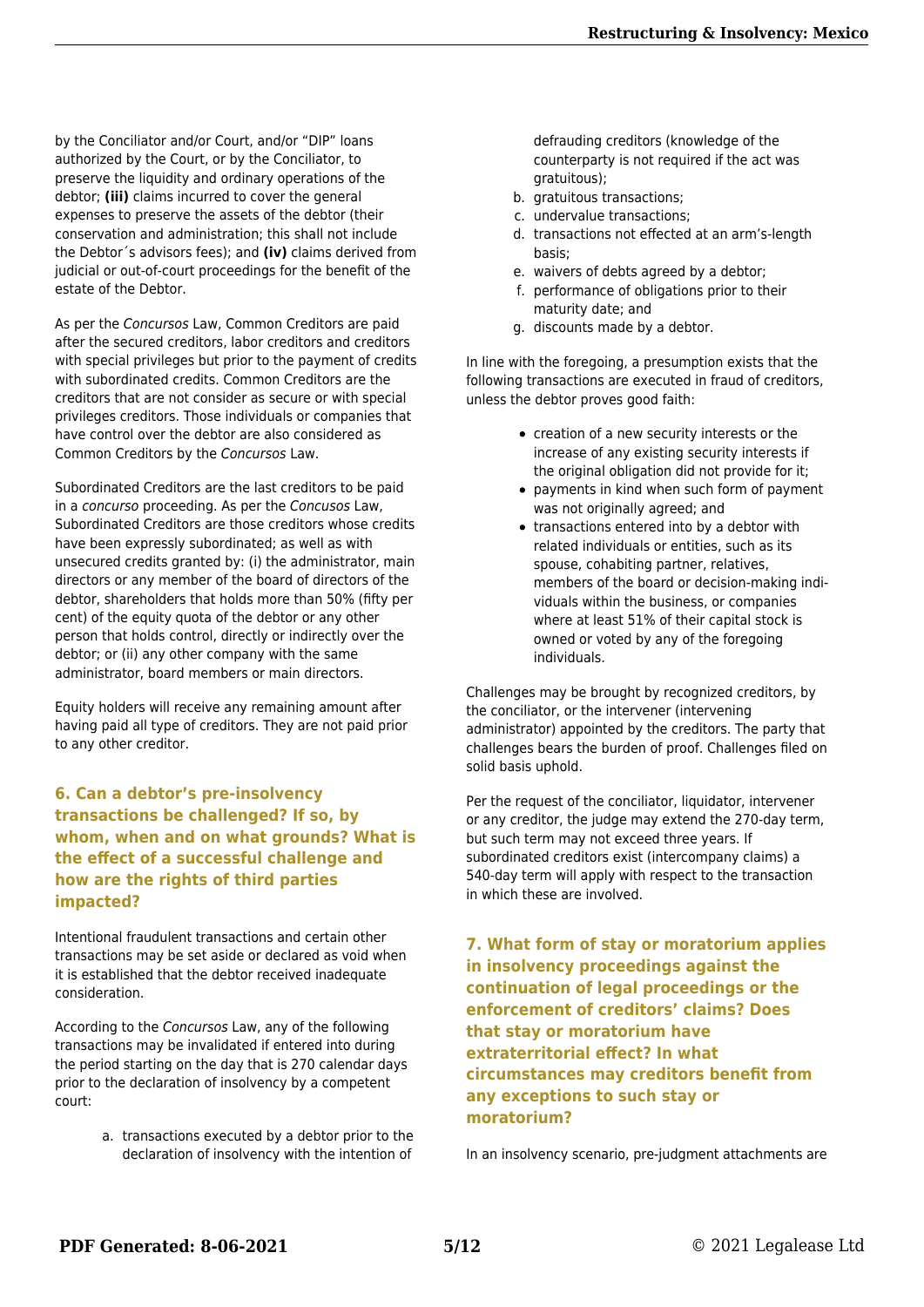not available because one of the consequences of the insolvency declaration is the order to suspend, during the conciliation stage, any writ of attachment or execution against the property and rights of the company.

It generally takes one to two-and-a-half years to enforce an unsecured claim but depending on the circumstances and the proceeding the enforcement might take additional time to get resolved and executed.

Upon the declaration of insolvency by the competent court, a stay is automatically imposed over enforcement of the creditors' rights, which stay remains in full force throughout the conciliation stage.

The court, based on its own opinion or the examiner's recommendation, is entitled to issue pre-emptive measures on the debtor's business operations, including a prohibition to make any due payments of existing obligations or disposing of any property.

**8. What restructuring and rescue procedures are available in the jurisdiction, what are the entry requirements and how is a restructuring plan approved and implemented? Does management continue to operate the business and/or is the debtor subject to supervision? What roles do the court and other stakeholders play?**

As explained, the Concursos Law provides for a single insolvency proceeding known as concurso procedure. The concurso procedure consists of two main stages, conciliation stage and bankruptcy stage, each of them supervised by the Federal Institute of Specialists in Mercantile Insolvency and Bankruptcy Procedures (IFECOM). The first stage of a concurso procedure is the conciliation stage, which is purported to encourage a binding reorganization agreement between the debtor and its creditors (restructuring plan or creditors' agreement) and therefore avoid the debtor's bankruptcy.

During the conciliation stage, the debtor shall negotiate with its creditors to reach a creditors' agreement or reorganization agreement. If a creditors' agreement is reached and approved by the court within the term provided by law, the concurso procedure ends.

To be effective, the reorganization agreement shall be subscribed by the debtor and the recognized or acknowledged creditors representing over 50% of the sum of:

- the amount recognized to the totality of the recognized or acknowledged unsecured and subordinated creditors; and
- the amount recognized to these recognized or acknowledged secured creditors or with special privilege subscribing the reorganization agreement.

Pursuant to the Concursos Law, should the subordinated (intercompany) creditors represent more than 25% of all the acknowledged loans, the majority of the remaining common creditors will vote on the restructuring agreement without considering the subordinated creditors.

The conciliator will also collaborate in the decision regarding whether the business will continue to be operated by debtor's restructuring the debt (debtor-inpossession), or whether it is necessary to remove existing management from the operation of the company.

The second stage of a concurso procedure, if applicable, consists of the bankruptcy stage. The debtor may be declared bankrupt if the conciliation stage ends without the parties reaching a creditors' agreement; the debtor fails to comply with the creditors' agreement; or the debtor requests its bankruptcy, or the conciliator requests the debtor's bankruptcy and the court agrees to grant it.

#### **9. Can a debtor in restructuring proceedings obtain new financing and are any special priorities afforded to such financing (if available)?**

Financing may be granted to the debtor outside of a statutory or formal process. Likewise, liens may be granted, but the debtor has to be very cautious in his actions to make sure that such financing is granted for the purpose of preserving the ordinary course of business and shall be aware of the elements of fraudulent transfer in order to avoid the potential risks associated therewith.

Any debtor-in-possession (DIP) loan will be repaid before any other loan, pursuant to the order of preference rules provided in the Concursos Law. This special or urgent financing is deemed as a claim against the estate of the debtor and would have preference over common creditors, aim to preserve the ordinary course of business and is intended to provide the required liquidity during the procedure. However, DIP financing would not have preference over already secured creditors; the rules include possible loans with priority liens but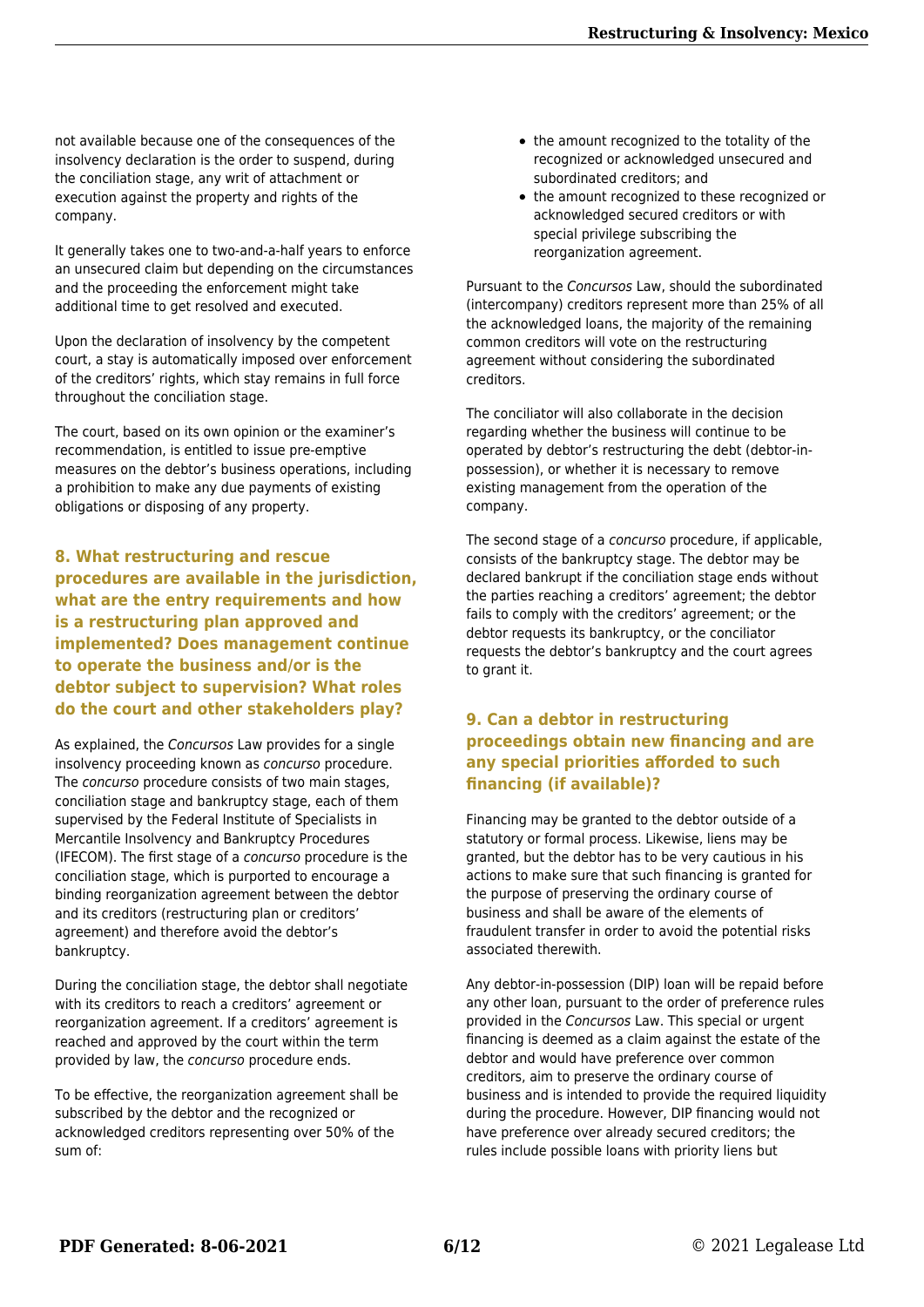without affecting existing priority secured creditors.

#### **10. Can a restructuring proceeding release claims against non-debtor parties (e.g. guarantees granted by parent entities, claims against directors of the debtor), and, if so, in what circumstances?**

The Concursos Law does not provide for specific actions under which the owners/shareholders can be potentially liable to creditors. However, owners/shareholders may be potentially liable to creditors pursuant to the provisions of civil and criminal regulations.

The directors of a company that has not been declared insolvent by a competent court may not be liable for continuing to operate a company under financial distress. However, the transactions related to the collection of a creditor's rights could be subject to review when the company is declared insolvent.

In the event that the company is declared insolvent, directors engaging in any malicious act or conduct that causes the non-performance of the company's payment obligations might be liable to civil actions or even criminal liability, if those acts are proven to be fraudulent.

The Concursos Law provides for events during which a director or managing officer will become liable to the debtor, for the benefit of the estate of the company in a concurso procedure, for any damages and losses of anticipated earnings caused by any unlawful decision they had made, provided they cause damage to the estate of the debtor which led to the insolvency situation of the company. This is regardless of any liability incurred by the director or managing officer under any other law.

#### **11. Is it common for creditor committees to be formed in restructuring proceedings and what powers or responsibilities do they have? Are they permitted to retain advisers and, if so, how are they funded?**

Creditors can organize freely in accordance to their interests. Committees are common and they usually agree on the terms for retaining advisors. Their expenses may be reimbursed by the debtor if such an agreement is reached.

#### **12. How are existing contracts treated in**

**restructuring and insolvency processes? Are the parties obliged to continue to perform their obligations? Will termination, retention of title and set-off provisions in these contracts remain enforceable? Is there any ability for either party to disclaim the contract?**

The declaration of insolvency in a concurso proceeding (i) suspends the ability of the debtor to perform legal acts, which then affects its business and assets; (ii) orders the debtor and any third party having possession of the debtors' assets to deliver all such assets to the receiver; (iii) requires that payments to the debtor only be made with the receiver's authorization; (v) invalidates any acts performed by the debtor or its representatives following the bankruptcy judgment without the receiver's authorization; and (vi) invalidates any payments executed by the debtor after the bankruptcy judament.

The debtor might terminate contracts if this was expressly agreed in the corresponding agreement, but subject to special rules and limitations provided in the Concursos Law (there are special rules for termination of leases, purchase of goods not delivered, deposits, repurchase and derivative agreements, security loan transactions, differential or future contracts, lump sum construction contracts and insurance contracts).

**13. What conditions apply to the sale of assets / the entire business in a restructuring or insolvency process? Does the purchaser acquire the assets "free and clear" of claims and liabilities? Can security be released without creditor consent? Is credit bidding permitted? Are pre-packaged sales possible?**

During insolvency proceedings, the sale of assets to protect the ongoing concern of the debtor shall be subject to the conciliator or intervenor's approval.

Once the liquidation stage is declared, the receiver may proceed to the sale of assets and rights of the estate with the purpose of maximizing the value of the profit to be obtained, while considering the convenience of keeping the company in operation. The sale shall be made through a public bid pursuant to the Concursos Law provisions

The receiver may request the judge's authorization to sell any asset through a proceeding different to the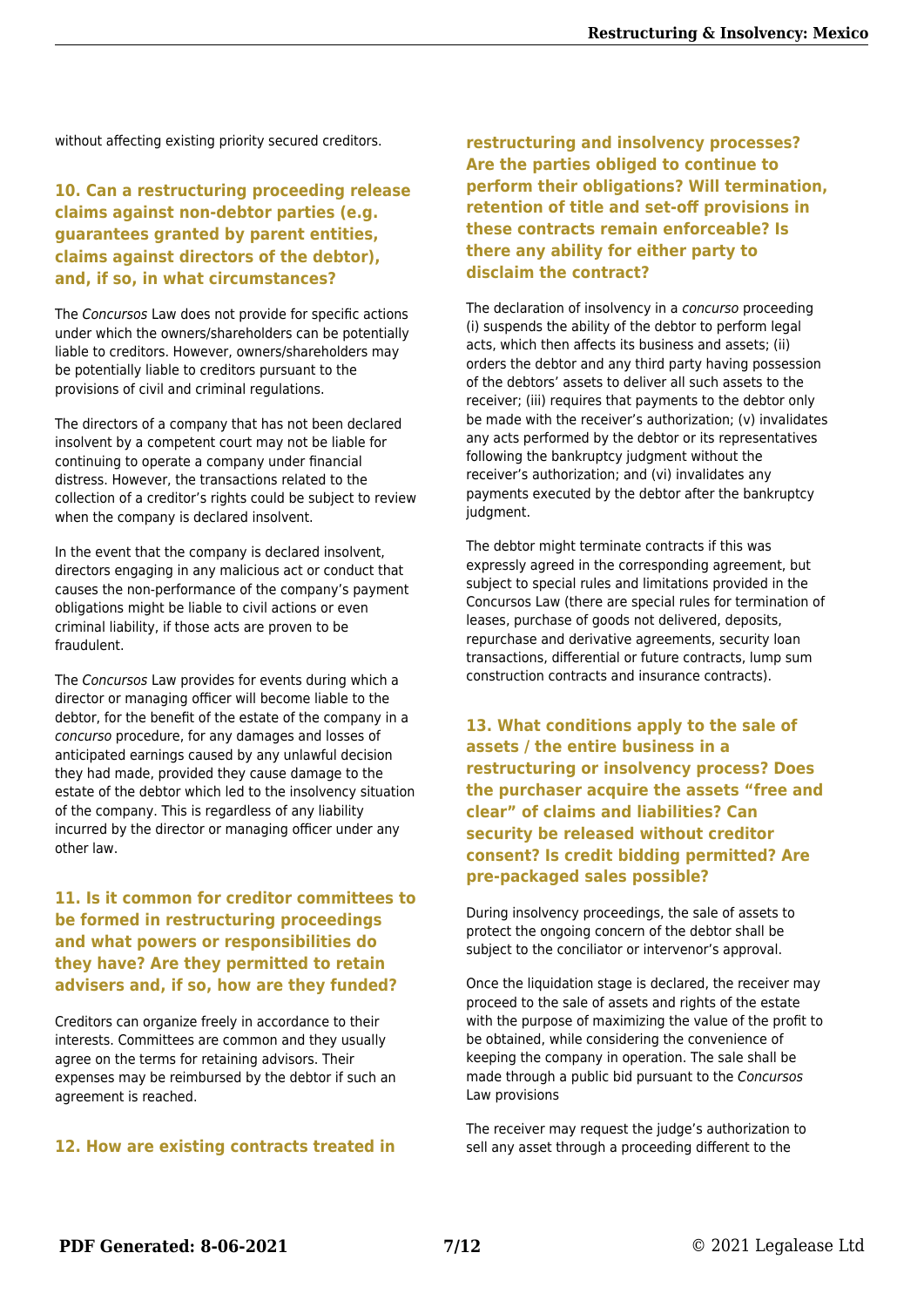public bid when they feel a higher value will be obtained. The judge informs the debtor, recognized creditors and intervenors of this intent and will grant them a term within which to provide any objections

The purchaser will acquire good title as long as the sale is conducted in the same terms as a public auction. The receiver shall follow the rules of publicity and operability to guaranty the transparency of a sale procedure.

A security interest cannot be released without the creditor's consent.

**14. What duties and liabilities should directors and officers be mindful of when managing a distressed debtor? What are the consequences of breach of duty? Is there any scope for other parties (e.g. director, partner, shareholder, lender) to incur liability for the debts of an insolvent debtor?**

The Concursos Law does not provide for specific actions under which the owners/shareholders can be potentially liable to creditors. However, owners/shareholders may be potentially liable to creditors pursuant to the provisions of civil and criminal regulations.

The directors of a company that has not been declared insolvent by a competent court may not be liable for continuing to operate a company under financial distress. However, the transactions related to the collection of a creditor's rights could be subject to review when the company is declared insolvent.

In the event that the company is declared insolvent, directors engaging in any malicious act or conduct that causes the non-performance of the company's payment obligations might be liable to civil actions or even criminal liability, if those acts are proven to be fraudulent.

The Concursos Law provides for events during which a director or managing officer will become liable to the debtor, for the benefit of the estate of the company in a concurso procedure, for any damages and losses of anticipated earnings caused by any unlawful decision they had made, provided they cause damage to the estate of the debtor which led to the insolvency situation of the company. This is regardless of any liability incurred by the director or managing officer under any other law.

Unless good faith and compliance with the duties of care and loyalty can be evidenced members of the board of

directors, as well as relevant employees, of the debtor shall be liable for damages and losses due to some of the following activities:

- voting in board meetings or making decisions regarding the estate of the debtor regardless of a conflict of interest;
- favoring a shareholder or group of shareholders to the detriment of other shareholders;
- obtaining, due to their position and without legitimate cause, direct or indirect economic benefits;
- producing, publishing, providing or ordering information they acknowledge is false;
- ordering or failing to register operations of the debtor or modifying the registry to conceal the real nature of the operations performed, affecting any element of the financial statements;
- ordering or accepting the registration of false information in the debtor's books;
- destroying, modifying or ordering the destruction or modification of systems or accounting registries or the documentation on which these are based; and
- in general, committing malicious or illegal acts.

**15. Do restructuring or insolvency proceedings have the effect of releasing directors and other stakeholders from liability for previous actions and decisions?**

No.

**16. Will a local court recognise concurrent foreign restructuring or insolvency proceedings over a local debtor? What is the process and test for achieving such recognition? Has the UNCITRAL Model Law on Cross Border Insolvency or the UNCITRAL Model Law on Recognition and Enforcement of Insolvency-Related Judgments been adopted or is it under consideration in your country?**

According to the Concursos Law, a foreign proceeding is defined as a collective or universal proceeding, whether judicial or administrative, including provisional proceedings, followed in a foreign state pursuant to a law governing bankruptcy, liquidation, or insolvency matters of the debtor; as a result of these proceedings,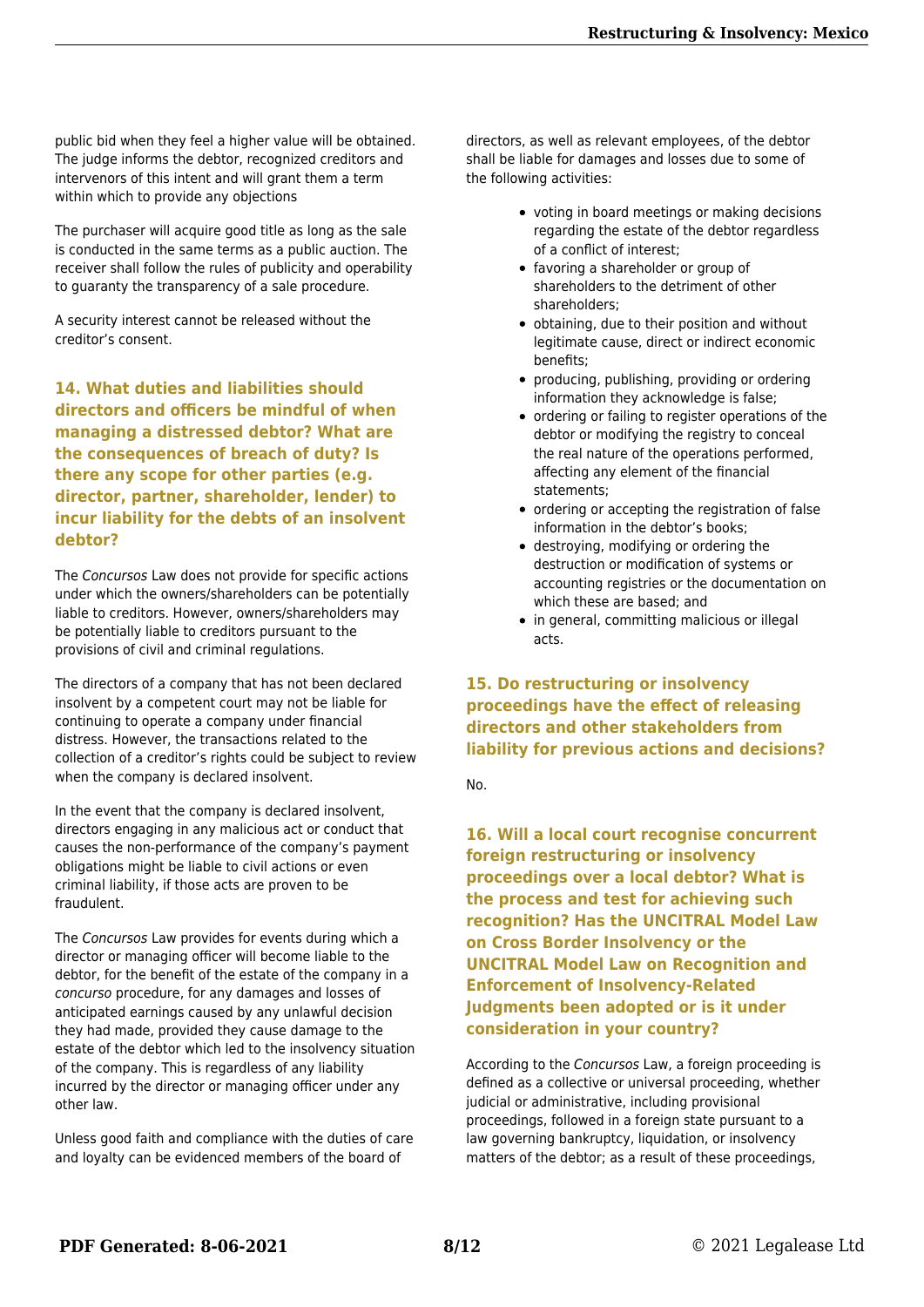the property and businesses of the merchant may result subject to the control or supervision of a foreign court, for purposes of reorganization or liquidation.

The Concursos Law recognizes foreign proceedings in bankruptcy, insolvency and reorganization matters, and it recognizes foreign representatives appointed through a recognition request. In this regard, the Concursos Law recognizes foreign proceedings when legally held in a foreign country in accordance with bankruptcy or insolvency laws applicable to the debtor due to its activities, the location of assets or other similar causes.

Under the Concursos Law a 'foreign representative' is the individual or entity that: (i) has been empowered under a foreign bankruptcy procedure to administrate the reorganization or settlement of the business; or (ii) has been designated as the representative of such foreign bankruptcy procedure.

The Concursos Law states that any representative of a foreign bankruptcy procedure may request the presiding Mexican court for the recognition of the foreign bankruptcy procedure during a concurso procedure.

Pursuant to the Concursos Law, any foreign representative is entitled to appear directly before the presiding Mexican court in all procedures brought under the Concursos Law. Such a filing should be made by means of an interlocutory procedure before the civil federal court knowing of the concurso principal proceeding. The interlocutory recognition procedures shall follow the following stages:

- a. Delivery of a copy of the recognition request to the creditors who have appeared at the procedure abroad, so that within the term of five days, they declare that which is in their best interest.
- b. The foreign representative's allegations will be taken as certain in the case of the creditors who fail to deliver their reply during the term specified for such effects.
- c. Evidence will be offered in the interlocutory claim and in the interlocutory reply; once the term of the five days has elapsed, the Mexican court will summon the parties to a hearing of proofs and pleas that will be held within the 10 following days.
- d. When offering expert or testimonial tests, at the time of offering the test, one copy of the interrogations shall be exhibited to each one of the parties so that they can formulate verbal or written questions when verifying at the hearing. Three witnesses are allowed for each fact. The Mexican court may designate an expert or those that it considers necessary,

in order to render joint or separate opinions with the parties' experts. With the purpose that the parties produce their proofs at the hearing, the authorities or civil employees have the obligation to dispatch them promptly.

e. Once the hearing is concluded and within the term of three days and without summons, the Mexican court will pronounce the interlocutory judgment relative to the recognition of a foreign procedure.

In terms of the Concursos Law, there are two ways under which a Mexican court can recognize a foreign bankruptcy procedure: (i) as a principal procedure, when the foreign procedure is brought to a court with jurisdiction in the place where the business has its main place of interests; and (ii) as a non-principal procedure, when the foreign procedure is brought to a court with jurisdiction in the place where the business has an establishment.

The main difference between the recognition of a foreign bankruptcy procedure as a principal procedure or as a non-principal procedure is in the direct effect of such recognition over the business's assets located in Mexico.

Pursuant to the Concursos Law, if a foreign bankruptcy procedure is recognized as a principal procedure; any and all foreclosure over the business's assets, and any and all rights to transfer or grant any lien over business' assets, shall be suspended.

A Mexican court shall recognize the foreign bankruptcy procedure as a non-principal procedure if the debtor has a permanent place of business outside Mexican territory, but not as a principal foreign bankruptcy procedure.

The recognition aspects of a non-principal foreign bankruptcy procedure are as follows: the granting of appropriate injunctions that concede to a Mexican court to protect the business's assets or the creditors' interests, who may request through the foreign representative, that the receiver, conciliator or examiner, as the case may be: suspends all execution injunctions against the business assets; suspends the rights exercised to transmit or to mortgage the business assets, as well as to dispose of such assets in any other way; orders the delivery of evidence or the provision of information regarding the business's assets, activities, rights or liabilities of the business; entrusts the foreign representative, the receiver, conciliator or examiner, with the administration or foreclosure of all or part of the business' assets located in Mexican territory; extends every granted injunction granted by the foreign recognition procedure request; and grants any other injunction that under Mexican law may be grantable to a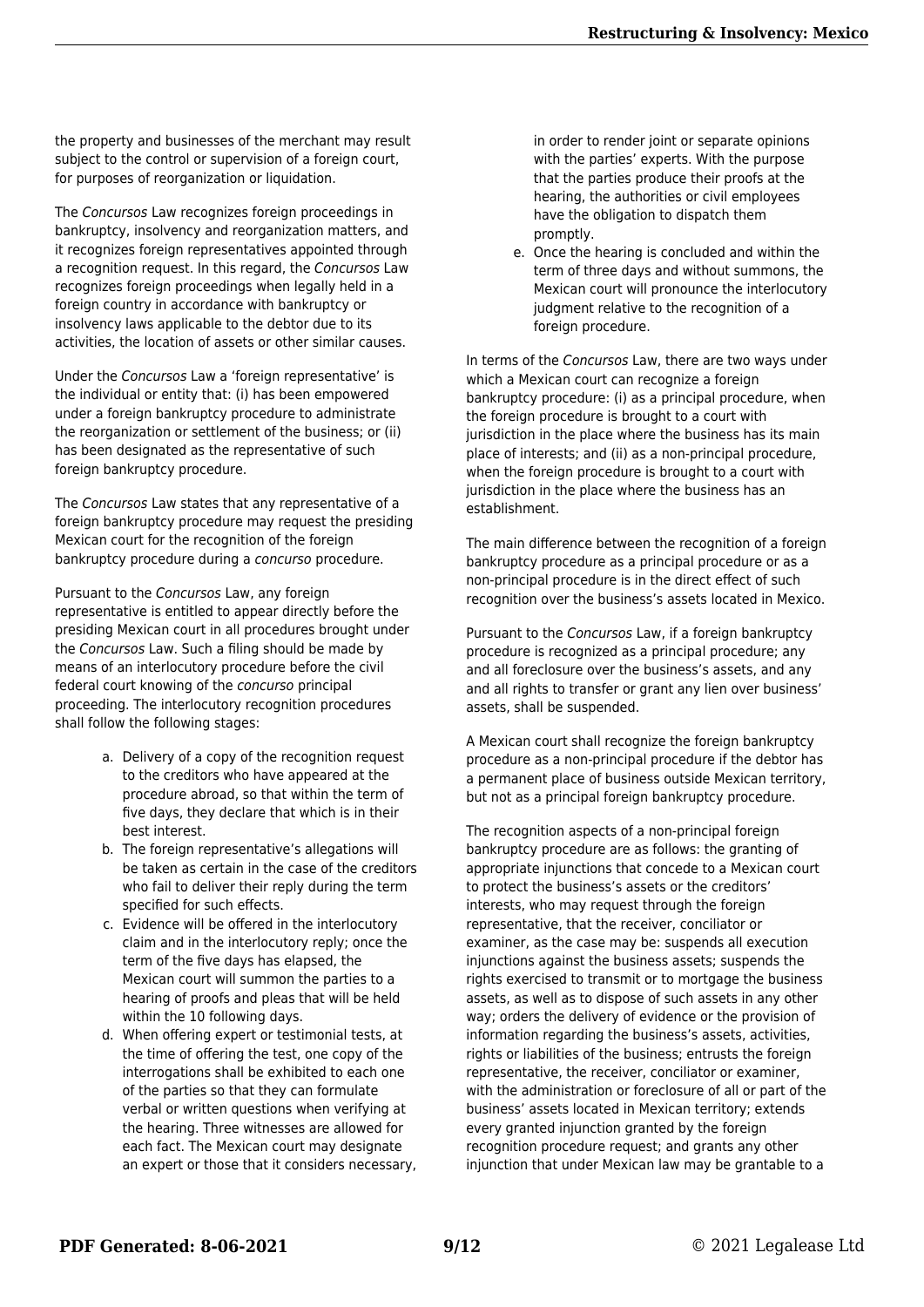receiver, conciliator or examiner.

Once a foreign procedure is recognized, the foreign representative will be able to ask the receiver, conciliator or examiner, to entrust, through a foreign representative, the distribution of all the business' assets located in Mexican territory. The Mexican court must make sure that the creditors' interests domiciled in Mexico are sufficiently protected so that it may decree the injunctions mentioned above.

The foreign representative has the power and capacity to ask that the examiner, the conciliator or the receiver, initiates the recovery of assets actions for the recovery of assets that belong to the entirety of a property, and of nullity acts concerning the defrauding of creditors. The authorization of the foreign representative to take part in the procedures promoted against the businessman that are in the proceedings and that have a patrimonial content can take place.

The injunctions that may arise from the recognition of a foreign bankruptcy procedure under a concurso procedure depend on the procedural phase, namely as from the filing of the recognition request throughout the corresponding resolution, and as from the issuance of the recognition resolution.

Therefore, and provided that the above-mentioned is followed, if a company organized under the laws of Mexico entered into extraterritorial bankruptcy or insolvency proceedings those proceedings would be recognized within Mexican jurisdiction.

With respect to the insolvency matters, the international documents that served as basis for the current provisions of the Concursos Law are the "Model Law for Cross Border Insolvency" of the UNIDROIT and the "Effective Insolvency Systems" of the World Bank.

Some of the international treaties to which Mexico is party that are related to insolvency matters are those regarding powers of attorney, judicial requests, request letters, and notifications of judicial or extrajudicial documents in civil and commercial matters.

#### **17. Can debtors incorporated elsewhere enter into restructuring or insolvency proceedings in the jurisdiction?**

Foreign bankruptcy procedures can be recognized as a principal procedure by a Mexican court, in which case any and all foreclosure over the business's assets, and any and all rights to transfer or grant any lien over business' assets, shall be suspended.

Upon the recognition of a foreign procedure, the foreign representative will be able to ask the receiver, conciliator or examiner, to entrust, through a foreign representative, the distribution of all the business' assets located in Mexican territory. The Mexican court must make sure that the creditors interests domiciled in Mexico are sufficiently protected so that it may decree the injunctions briefed above.

The domicile of the debtor is relevant, as it is required that certain jurisdiction prerequisites are met pursuant to the federal commercial legislation. Article 17 of the Concursos Law provides that the jurisdiction of a bankruptcy case corresponds to the district courts of the (i) domicile of the debtor, or (ii) the principal place of its business, as the case may be.

Only Mexican entities or foreign entities with branches or agencies exercising acts of commerce within Mexican territory may file a petition for insolvency declaration when they are unable to and can no longer comply with their obligations.

#### **18. How are groups of companies treated on the restructuring or insolvency of one of more members of that group? Is there scope for cooperation between office holders?**

The commercial insolvency of a debtor that is part of a corporate group does not imply the insolvency of the holding company or its subsidiaries. An individual analysis of each entity shall evidence whether it is eligible to be declared in concurso.

Nevertheless, Debtors which are part of the same corporate group may simultaneously request the joint judicial concurso declaration, without need of estate consolidation. For the joint concurso procedure it is enough that one of the parties of the group is under the assumptions of insolvency under the Concursos Law, and that such condition places one or more of the parties forming the corporate group under the same situation.

Creditors of debtors that are part of a group that meet the assumptions described above may claim the joint judicial concurso procedure. The joint judicial concurso procedure can be cumulative with other concurso procedures.

**19. Is your country considering adoption of the UNCITRAL Model Law on Enterprise Group Insolvency?**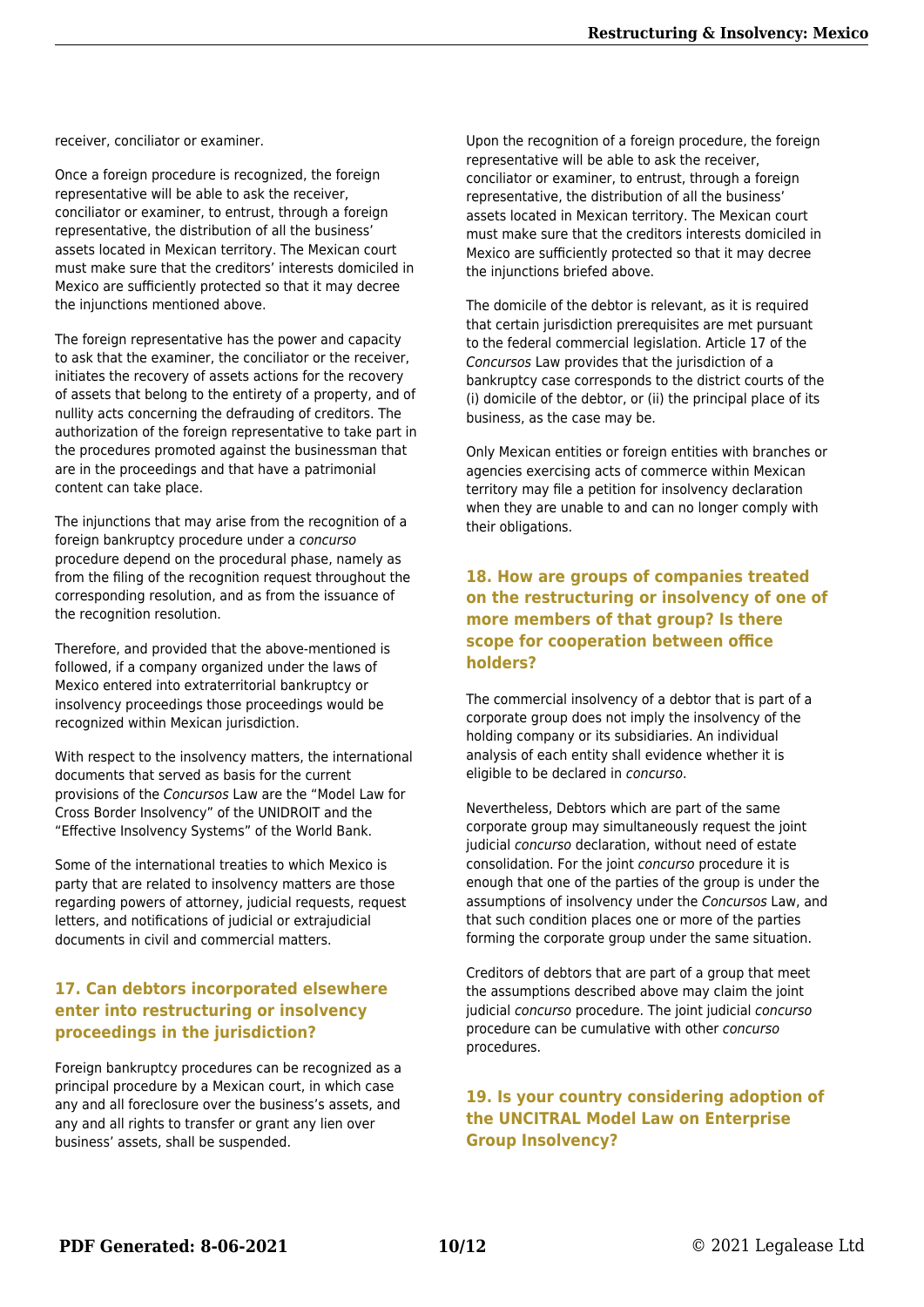N/A

**20. Did your country make any changes to its restructuring or insolvency laws in response to the Covid-19 pandemic? If so, what changes were made, what is their effect and are they temporary or permanent?**

Although many countries quickly responded by enacting emergency legislation and implementing measures concerning restructurings, rights of creditors and insolvency proceedings, this was not Mexico´s case. There was an initiative from the Mexican Bar Association to modify the Concurso Law, which was published in the Senate Gazette on April 2020. This initiative intended to include in the Concurso Law an "Emergency Regime" to assist debtors in having an expedite access to courts in an unforeseen circumstance, force majeure or emergency declaration, health contingency or natural disaster.   Unfortunately, no further progress and/or results were obtained.

#### **21. Are there any proposed or upcoming changes to the restructuring / insolvency regime in your country?**

In 2014, as part of an integral financial reform (13 bills involving 34 statutes) the proposal or bill to the Mexican Congress to reform various articles of the Concursos Law was approved being effective on the Concursos Law as of 10 January 2014.

Now, due to the Covid 19 pandemic, and as explained above, an initiative from the Mexican Bar Association to modify the Concurso Law was published in the Senate Gazette on April 27, 2020. We consider that the road ahead to enforce this initiative, or any other, may be a long one as amendments of this nature will affect all areas of society and doing business.

#### **22. Is it a debtor or creditor friendly jurisdiction?**

The Concursos Law requires the debtor´s approval to pass a restructuring plan or creditors agreement.

**23. Do sociopolitical factors give additional influence to certain stakeholders in restructurings or insolvencies in the jurisdiction (e.g. pressure around employees or pensions)? What role does the state play in relation to a distressed business (e.g. availability of state support)?**

The government plays an active role in special reorganizations considered as such by the Concursos Law, such as business reorganizations of debtors that provide public services pursuant to government concessions, business reorganization of credit institutions and business reorganization of auxiliary credit institutions.

#### **24. What are the greatest barriers to efficient and effective restructurings and insolvencies in the jurisdiction? Are there any proposals for reform to counter any such barriers?**

An important barrier is that unfortunately, in Mexico there are no specialized insolvency/bankruptcy courts. Federal district courts are competent to hear these insolvency processes and usually are not familiarized with the particular and complicated nature of insolvency proceedings.

The judicial power should receive training and education on insolvency and bankruptcy matters so they are prepared to assist companies in distress and maintain their existence to avoid that a generalized default in its payment obligations, put at risk their viability and that of those with whom it makes business.

There is awareness about this issue and proposals have been made to reform this barrier, but since it requires a comprehensive approach and willingness from different authorities and sectors, we might need to wait some time to see any significant developments.